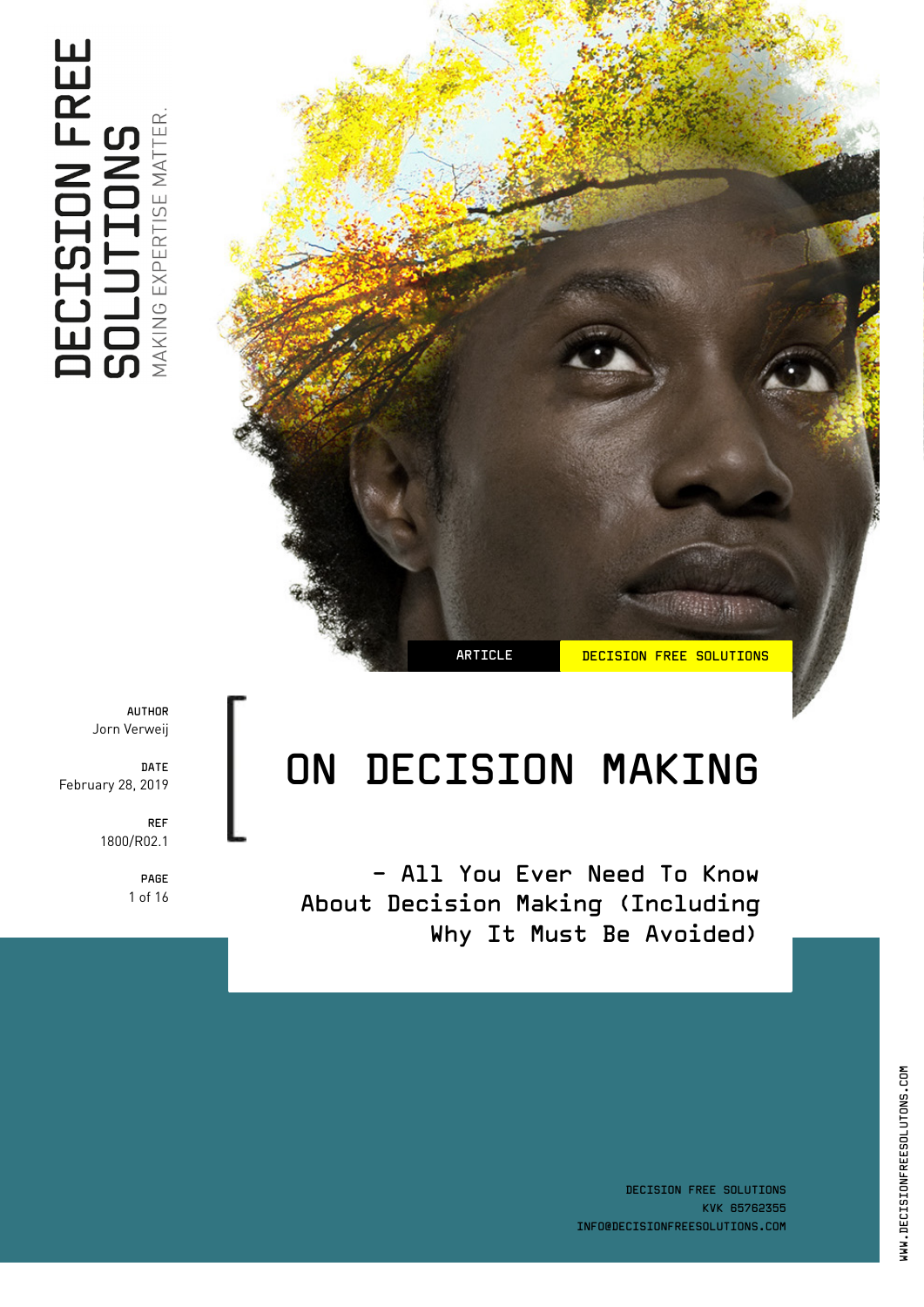# On decision making

*— All you ever need to know about decision making (including why it must be avoided)* 

# **Content**

| The paradigm shift of identifying a decision as a risk                   | 4  |
|--------------------------------------------------------------------------|----|
| The meaning and the context of a decision                                | 4  |
| <b>Decision clarified</b>                                                | 4  |
| Surely not all decisions increase risk (we would know by now)            | 5  |
| But there is simply no time to avoid decisions!                          | 5  |
| What about the decision making industry?                                 | 6  |
| <b>Identifying a decision</b>                                            | 6  |
| The alternatives to decision making                                      | 7  |
| Transparency                                                             | 7  |
| Approvals                                                                | 7  |
| Resolts                                                                  | 8  |
| When decisions cannot be avoided                                         | 9  |
| Reasons why decisions cannot always be avoided                           | 9  |
| Who is to make decisions?                                                | 9  |
| The profound consequences of clarifying "decision"                       | 10 |
| Three types of decision making                                           | 11 |
| <b>Right and wrong decisions</b>                                         | 11 |
| <b>Appendix</b>                                                          | 12 |
| Why is there a decision making industry if decisions need to be avoided? | 12 |
| <b>References</b>                                                        | 14 |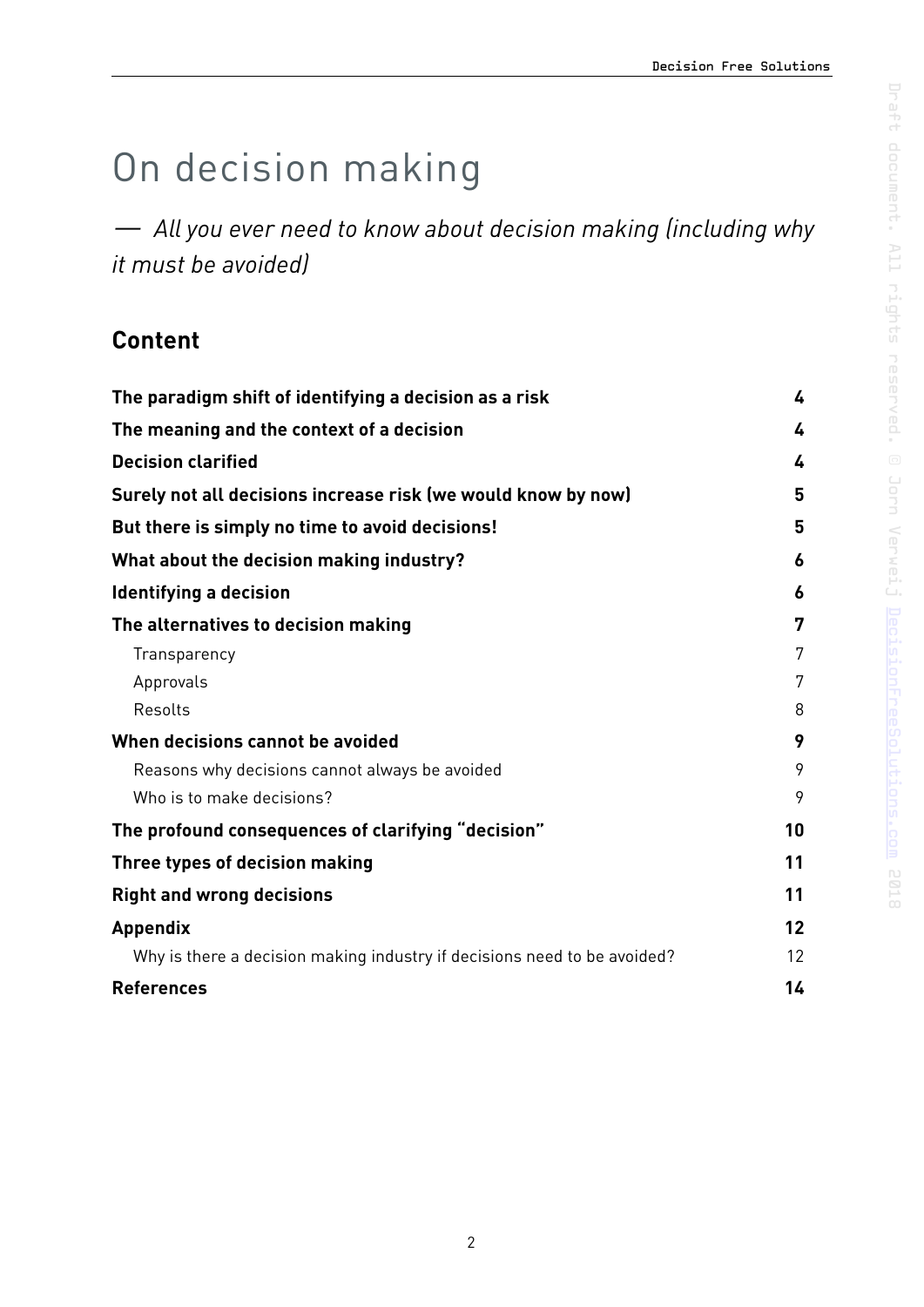*Note to the reader:* This article is a chapter of the manuscript with the work title "Achieve aims with minimal resources by avoiding decision making — in Organisations, (Project) Management, Sales and Procurement (Everybody can manage risk, only few can minimise it)". The article refers to other chapters, but can be read on its own. Other chapters available on the [website](http://decisionfreesolutions.com) are "[On experts and](https://decisionfreesolutions.com/publication/on-experts-and-expert-organisations/) [expert organisations"](https://decisionfreesolutions.com/publication/on-experts-and-expert-organisations/), ["How to predict future behaviour of individuals and organisations](https://decisionfreesolutions.com/publication/how-to-predict-future-behaviour-of-individuals-and-organisations/)", "[The four](https://decisionfreesolutions.com/publication/dice-will-save-the-world/) [steps of DICE that will change the world](https://decisionfreesolutions.com/publication/dice-will-save-the-world/)" and "[The five principles of TONNNO that will avoid](https://decisionfreesolutions.com/publication/the-five-principles-of-tonnno/) [decision making.](https://decisionfreesolutions.com/publication/the-five-principles-of-tonnno/)

A general introduction to the approach of Decision Free Solutions can be found [here](https://decisionfreesolutions.com/publication/the-approach-of-decision-free-solutions/).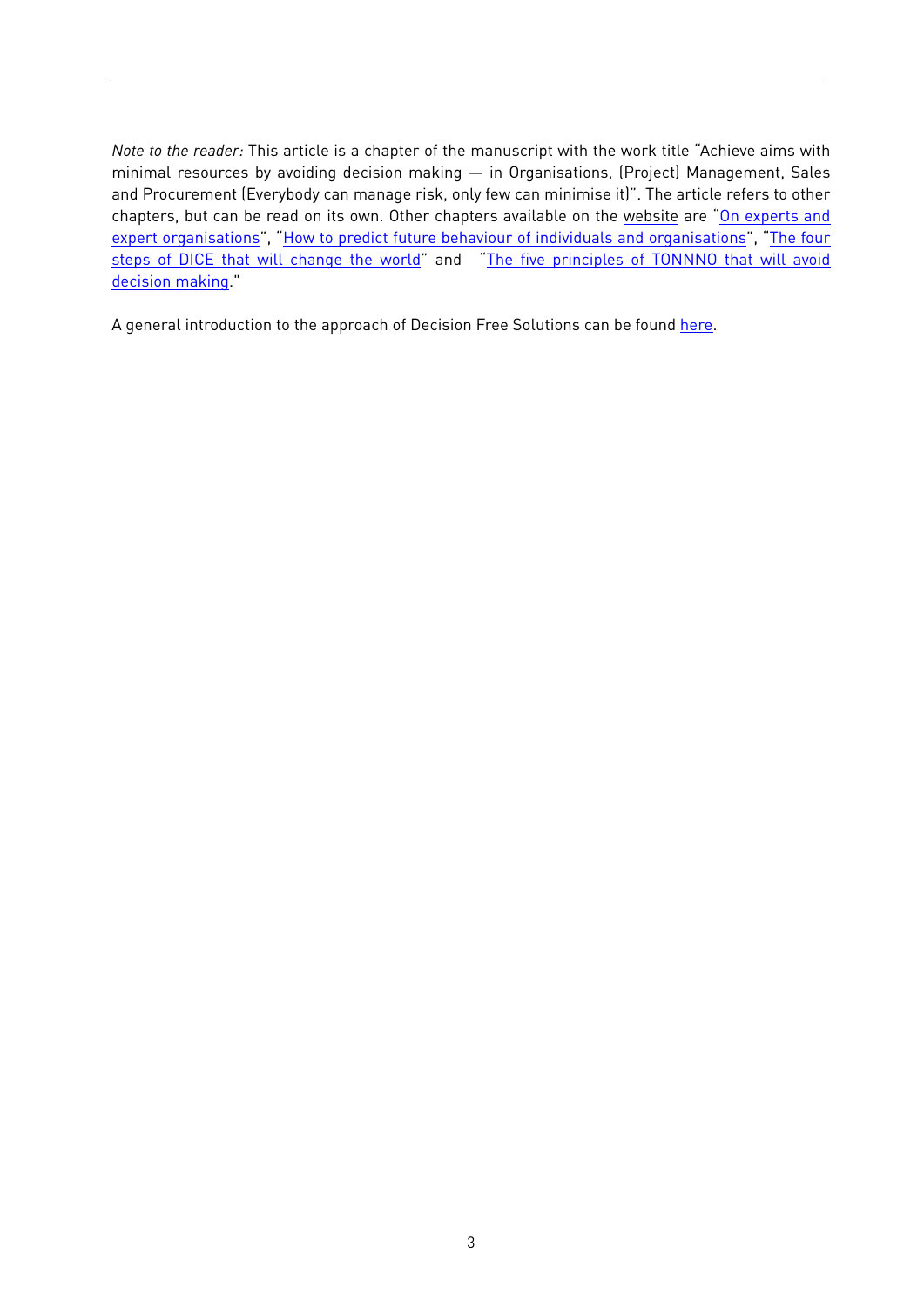## <span id="page-3-0"></span>**The paradigm shift of identifying a decision as a risk**

We live in a world which equates strong leadership with bold decision making, which is full of people aspiring to be (ultimate) decision makers and who are supported by an entire industry eager to assist, facilitate and provide training in decision making. In this world, stating that decisions increase risk and shall be avoided presents a paradigm shift. It is thus essential to be transparent about the meaning of the word "decision", its related concepts, as well as its alternatives.

## <span id="page-3-1"></span>**The meaning and the context of a decision**

The Oxford Dictionary definition of decision is: "A conclusion or resolution reached after consideration", and that of consideration: "Careful thought, typically over a period of time".

A decision is thus defined as a conclusion or resolution reached after careful thought.

The following is now put forward:

- 1. In order to be able to make a decision there must be something to choose between: *a decision is therefore a kind of choice.*
- 2. There is "a something" that is given thought to, and the decision will affect this something. In other words, there is a purpose or an intent to a decision: *a decision is made in the context of a desired outcome (an aim) that is to be achieved.*
- 3. When something is totally transparent (like letting go of a helium filled balloon), there is nothing to think about (it will rise). Vice versa, *when something is given "careful thought" by someone, this is indicative of this something not being fully transparent*.
- 4. If someone comes to a conclusion or resolution in a situation which is not fully transparent, the impact it will have on the desired outcome is uncertain. *If a situation is not transparent, it is not possible to substantiate how and in what way the desired outcome will be affected.*

# <span id="page-3-2"></span>**Decision clarified**

From the above follows that a decision is a choice made in a situation whereby it is not entirely transparent (at least not to the decision maker) how that what is being considered within the context of an aim will affect this aim.

If everything would be fully transparent there would be nothing to give thought to. It would be obvious what to do next. Therefore a decision would not be required as there is nothing left to choose between.

When, however, in absence of full transparency a decision is made, the decision maker does not fully oversee how, in what way and through which mechanisms the choice made will contribute to achieving the desired outcome.

The definition of "decision" can thus be *clarified* — not redefined! — as follows:

A "decision" is a choice not fully substantiated to contribute to achieving a desired outcome.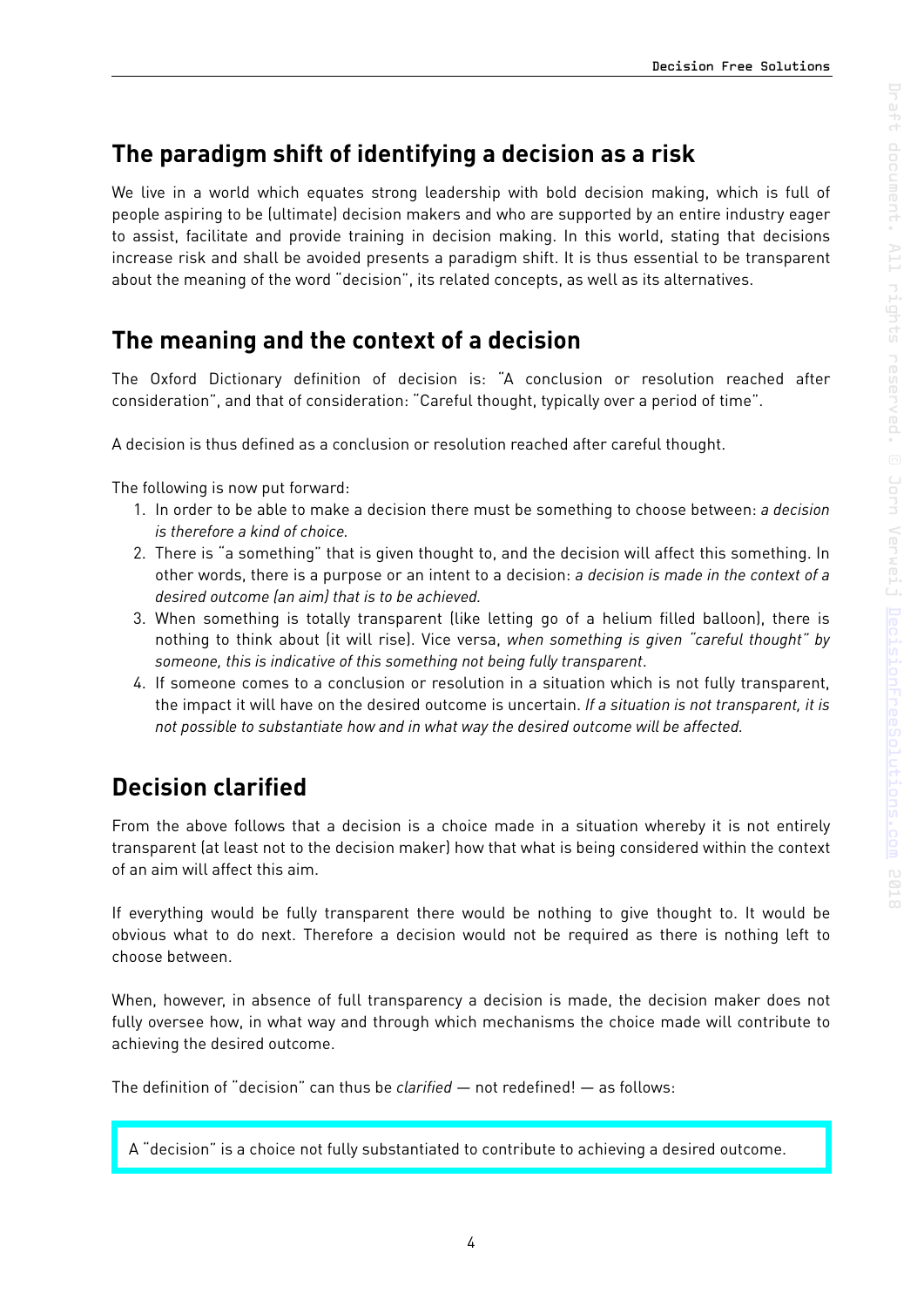In practice there are plenty of decisions made which come without *any* substantiation — as decision making is often regarded a prerogative not requiring any substantiation. More often a decision is a choice with a nontransparent, ambiguous and or incomplete substantiation. The effect remains the same: risk is increased. Bearing in mind that a substantiation is always made in relation to (achieving) a desired outcome, and skipping over the many gradations in which a choice may or may not be fully substantiated, a "decision" is — for short — *an unsubstantiated choice*.

# <span id="page-4-0"></span>**Surely not** *all* **decisions increase risk (we would know by now)**

Actually, yes, all decisions increase risk. That this may sound puzzling, or ridiculous, has many reasons. For one, not everything that is called a decision in everyday life strictly follows the dictionary definition of when something is a decision. Many "decisions" are in fact substantiated choices, or choices made in absence of a desired outcome (if you have to pick the color of a pawn in a board game you have to make a choice, not a decision).

More importantly, *increasing* the risk doesn't mean the risk will also occur. In our professional lives we make many educated guesses which technically may be decisions (as we can't fully substantiate them) but which are still based on our experience and which we get right more often than not. Decisions may increase risk we do something that will not contribute to achieving our desired outcome, but in those areas where we are experts-of-sorts this increase may be small and the risk may not occur.

Then, if the risk *does* occur, it may happen so long after the decision made that we no longer make the link between the two. If we do we will find ways to not feel bad about it. We did the best we could do, we can't be blamed.

Finally, as making decisions can be status-affirming, and give us the enjoyable feeling of control in what is — *by definition —* a non-transparent situation, decision making can feel empowering or liberating or both. That may be another part of the reason why we don't know decisions increase risk — we often don't want to know.

## <span id="page-4-1"></span>**But there is simply no time to avoid decisions!**

In organisations which operate with hierarchical decision making those who have to make decisions are asked to deal with all sorts of issues which need to be resolved. Managers tend to have to work very hard to be in meetings and to try to take in as much information as they can to be able to make informed decisions. Many decisions must also be taken rapidly. People may be waiting for a final word. Delays may also result in a competitive disadvantage. So, in practice, there is no way around making decisions!

It is certainly true that organisations will be forced into making decisions, for many reasons (see also later in this chapter). Not all decisions can be avoided. Time is often critical. All the more so when you don't know where to find what expertise, and whether it is actually available to you.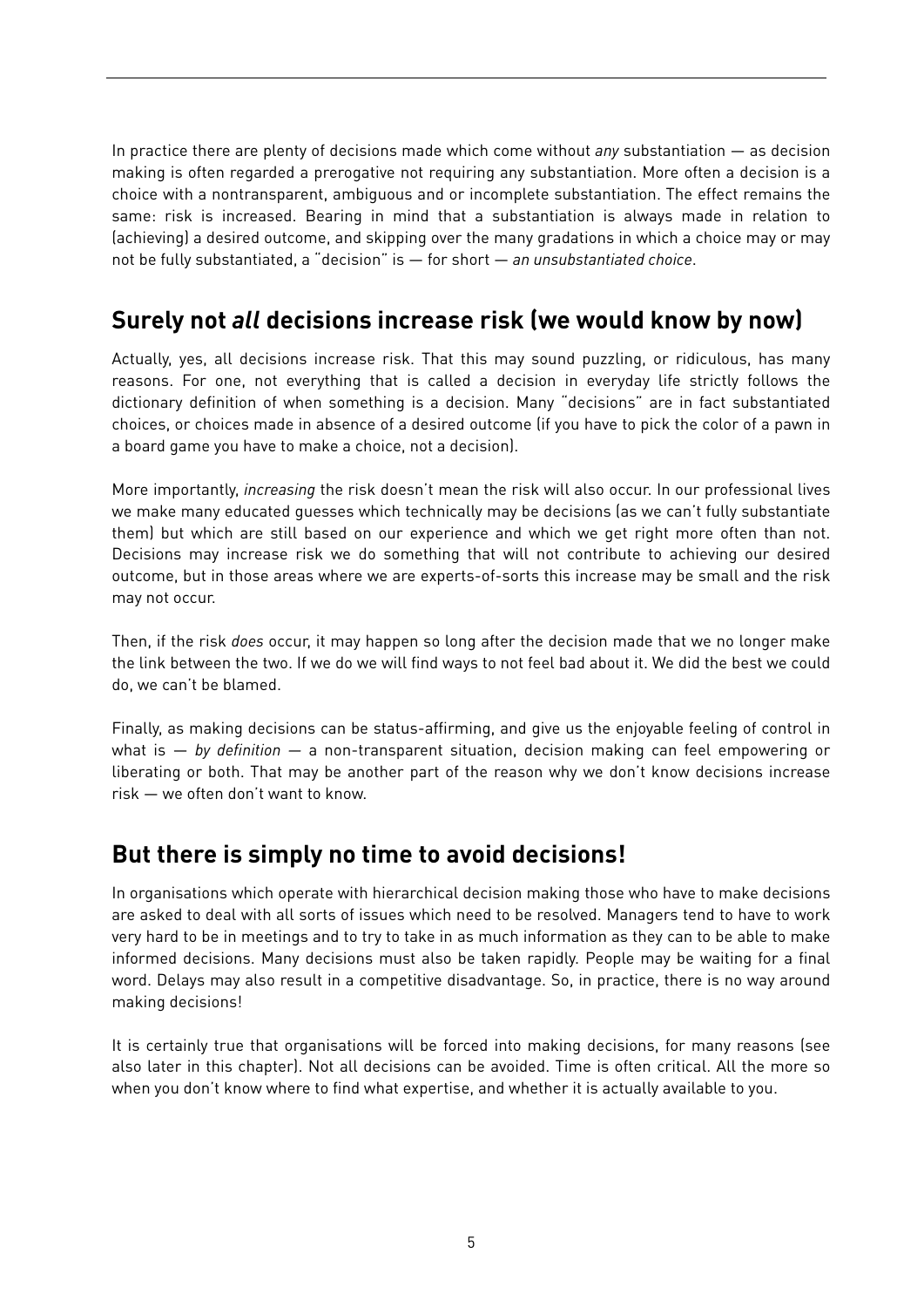The point to be made here is that there is *a lot* that can be done to minimise the number of decisions. Then there is also *a lot* that can be done to minimise the risk-increase for those decisions which can't be avoided.

The methods that follow from DFS, such as e.g. [DF Management,](https://decisionfreesolutions.com/publication/decision-free-management/) create the conditions to optimally utilise the available expertise with the aim to 1) replace as many decisions as possible with substantiated choices, 2) to have experts make the decisions which cannot be avoided (making substantiated assumptions instead), and 3) to identify and treat decisions made as risk and consider them for Risk Management.

# <span id="page-5-0"></span>**What about the decision making industry?**

If decision making is to be avoided, then what is an entire industry of researchers, consultancy firms, gurus and book publishers working on "making better and smarter decisions" doing? What is it they are promoting? What is it they are failing to see?

The *raison d'etre* of the decision making industry is precisely this: decision making is perceived as a risky business. But their solutions are based on assumptions which are firmly rooted in the past. In short, they take as a starting point the existence of hierarchical decision making, recognise that human beings are very poor at making objective decisions because of countless decision making biases, and then propose ways to help the decision maker in navigating this treacherous path. But no amount of consulting or support will make an expert out of an appointed decision maker.

More on the decision making industry in the [Appendix](#page-11-0).

# <span id="page-5-1"></span>**Identifying a decision**

Before continuing with alternatives to decision making and the various causes of decision making a quick reminder of how to distinguish between a choice and a decision.

A "decision" is now identified by the following elements:

- 1. Choice (multiple possible outcomes)
- 2. A desired outcome (something is given careful thought in the context of an aim that is to be achieved)
- 3. Lack of (a full) substantiation how the choice will contribute to achieving the desired outcome

When all three elements are present a "decision" has been made, and the risk the aim will not be achieved has subsequently been increased.

When there is nothing to choose between, there is no decision to be made. When there is no aim to be considered, then a choice is simply a choice. When a choice has been substantiated to contribute to achieving an aim, then any formal action attached to it to may be labeled as an "approval", a "goahead" or an "authorisation".

One question which will be addressed later in this chapter is the following: when we call an *unsubstantiated* choice a "decision", then what to call a *substantiated* choice?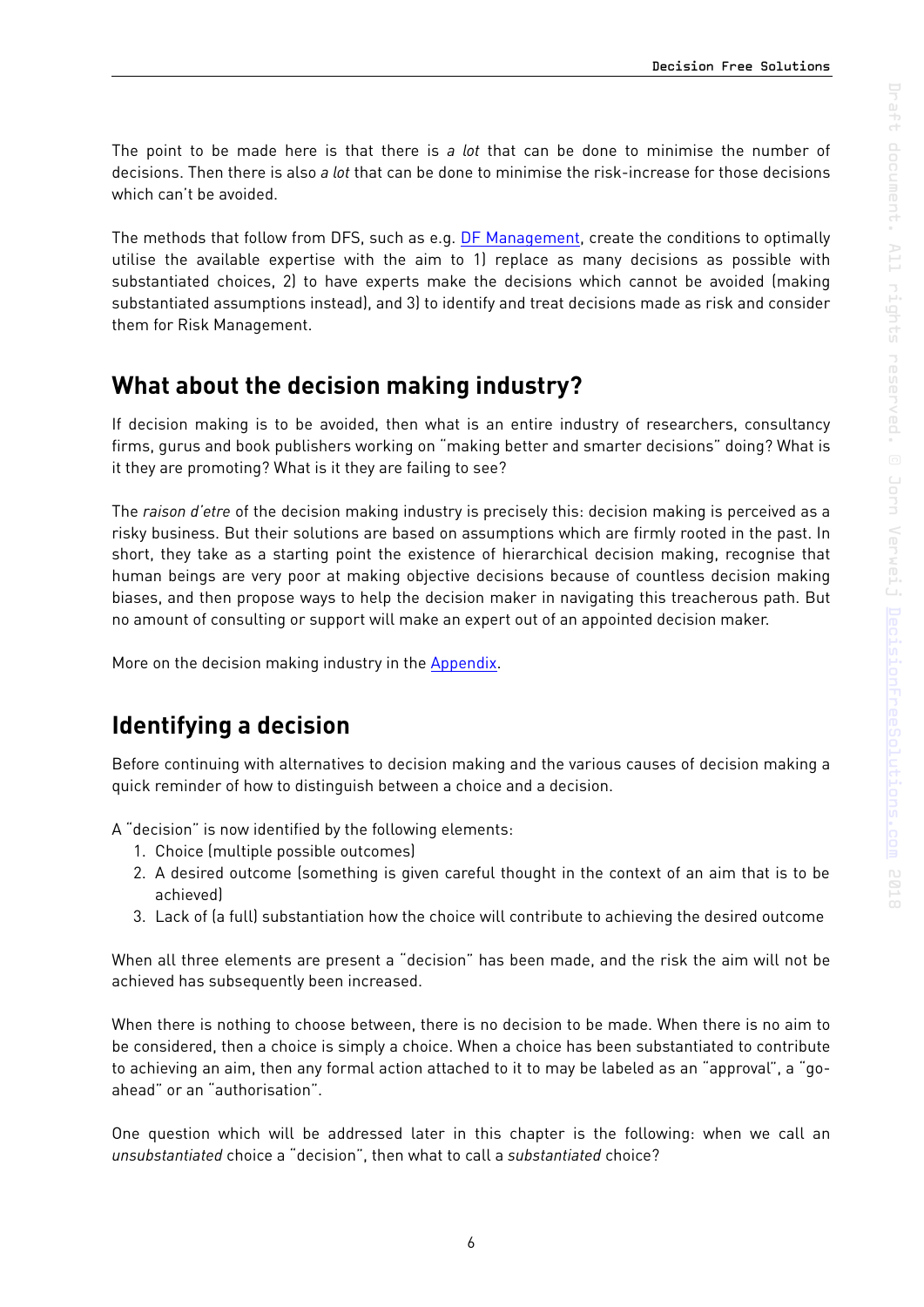# <span id="page-6-0"></span>**The alternatives to decision making**

#### <span id="page-6-1"></span>**Transparency**

Decisions are unsubstantiated choices, and they are made by those to whom a situation is not fully transparent. This makes transparency the alternative to decision making.

Transparency is provided by experts (the topic of the next chapter). Experts don't make decisions, they avoid them. But experts, typically, are not the ones the organisation appoints to make, or rather, avoid decisions. This is, however, exactly what organisations who strive to minimise risk work are to accomplish.

Lean organisations use data and the expertise of process-experts to eliminate waste and add value. In doing so they effectively try to avoid decision making. One challenge organisations face in letting experts utilise their expertise and just be productive is governance. How to communicate and keep track of who is governing what? "Holacracy" [19] is an example of a management system that recognises and tries to overcome this challenge. This topic is further discussed in the method of Decision Free Organisations.

Transparency can (and should) play an important role in existing organisational structures also. Many organisations tend to work with periodic meetings in which things "get decided". Such periodic meetings function as a "moment of reflection" or a "stop-go" necessary to commence with the next work package or set of actions as required to achieve a goal. To avoid a decision in such a setting it must be ensured that it is transparent to all involved a) what the goal is that is to be achieved, and b) how a certain work package or set of actions will contribute to achieving that goal. Which leads us to the next subsection.

#### <span id="page-6-2"></span>**Approvals**

Transparency is the alternative to decision making. So, instead of making decisions, what is it that managers are to do? In the situation where a manager has to "make a decision" on a work package, then it shall be made transparent to this manager that this package will indeed contribute to achieving a specified goal. If this remains unclear to the manager, then the manager can either request for a better explanation (and perhaps discover that expertise is lacking), or he/she can make a decision (and increase risk).

If it *is* transparent, then the manager can give his/her "approval", "go-ahead", or "authorisation". In order to minimise risk a manager is not to be a "decision maker" but an "approver".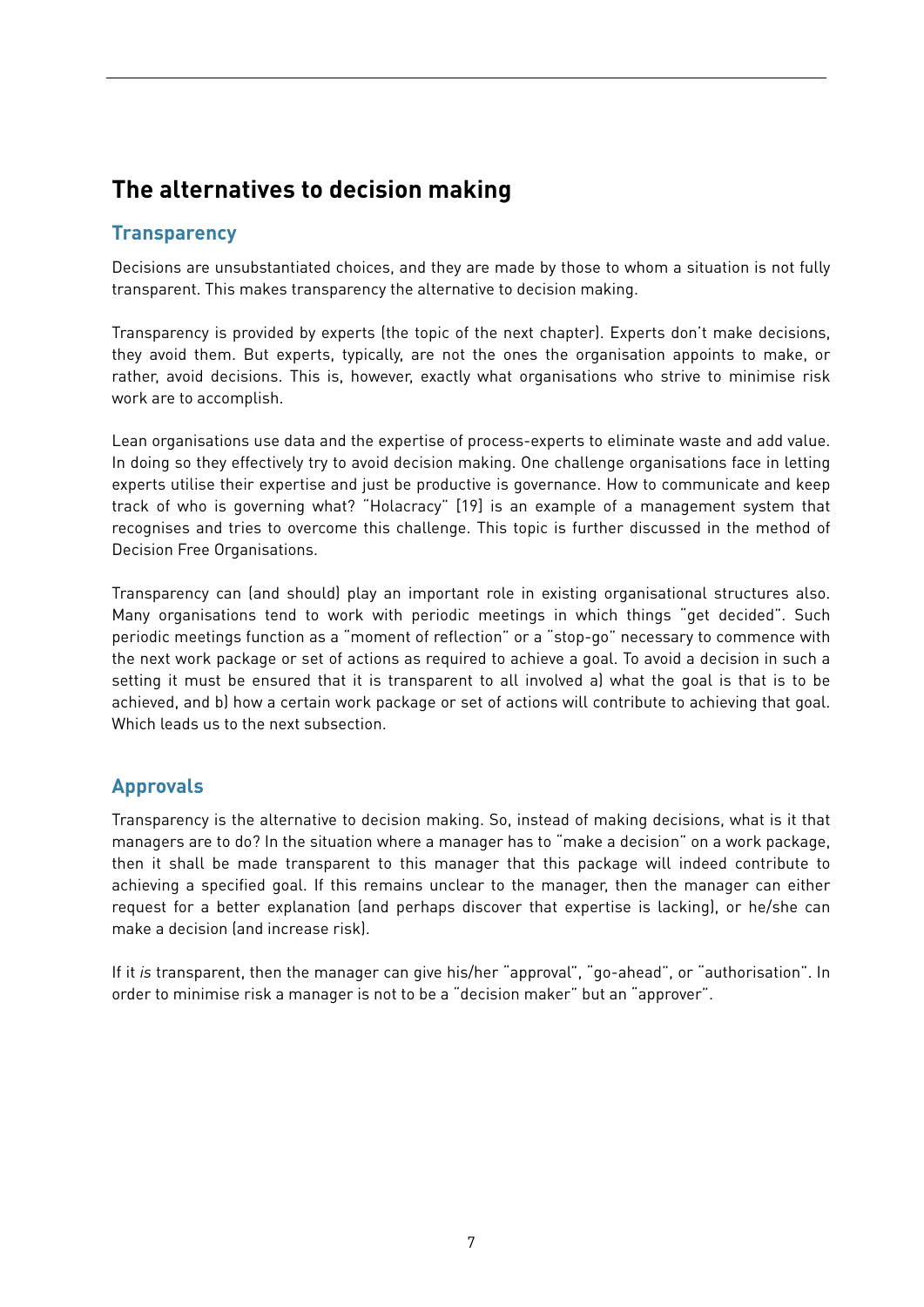In 1964 the Apollo program had exploded in size. Joe Shea had to coordinate the work of many tens of thousands of engineers working on hundreds of contracts and subcontracts on at least a dozen major systems. Any "decision" to be taken on the Command and Service Module or the lunar lander ultimately came to Joe Shea. Later that year, to systematise and limit the changes being made to the spacecraft, he established a Change Board. But when it came to the final decision, the only opinion which really counted was Joe Shea's. Even if a proposed change got by the Change Board, there was still Joe Shea to visit on the seventh floor in Building 2 at the Manned Spacecraft Center in Houston. Then you had to explain to him what it was you wanted, and why it was absolutely essential that the change was made in the spacecraft. Joe Shea would begin to ask questions. Whether he was a specialist in the area or not made no difference. In Joe Shea's words: "If you understand it, you can make me understand it." If something was not clear, it got dismissed immediately. A waste of his time. It was a yes or a no, and there was no second chance. "I want to tell you that an adverse decision is not a decision delayed," Joe Shea told an engineer once after he brought up an item which had been decided against before. Joe Shea readily acknowledged that "I never ran the Change Board as a democratic process." Joe Shea effectively *avoided* decision making by demanding that any change be transparently explained to him. By not giving people a second chance he ensured that everyone came fully prepared with substantiations for the change proposed. Joe Shea did not make decisions, he approved or disapproved. *Source: [2]*

#### <span id="page-7-0"></span>**Resolts**

An expert doesn't make decisions, an expert makes substantiated choices. In organisations experts can create transparency as to why and how a proposal will contribute to achieving a goal.

In organisations a manager can also make it clear why this proposal is still to be denied. The manager may be aware of conditions or have access to information the experts do not (e.g. a recent change in strategy, insufficient resources, a conflict with another project, etc.). In such a situation the manager too can make a substantiated choice.

As there is no word for "a substantiated choice", the word "resolts" (noun) is here proposed<sup>1</sup>.

<span id="page-7-2"></span>A 'resolt' is a conclusion or resolution which has been fully substantiated to be in support of, or to contribute to, achieving a desired outcome.

<span id="page-7-1"></span><sup>&</sup>lt;sup>[1](#page-7-2)</sup> The word 'resolt' is proposed because it is linked to 'result', '(re)solution', and the verb 'resolve'. It thus indicates that something has been accomplished, and that a solution has been found. It often also means change can progress: 'something resolved itself into something else'.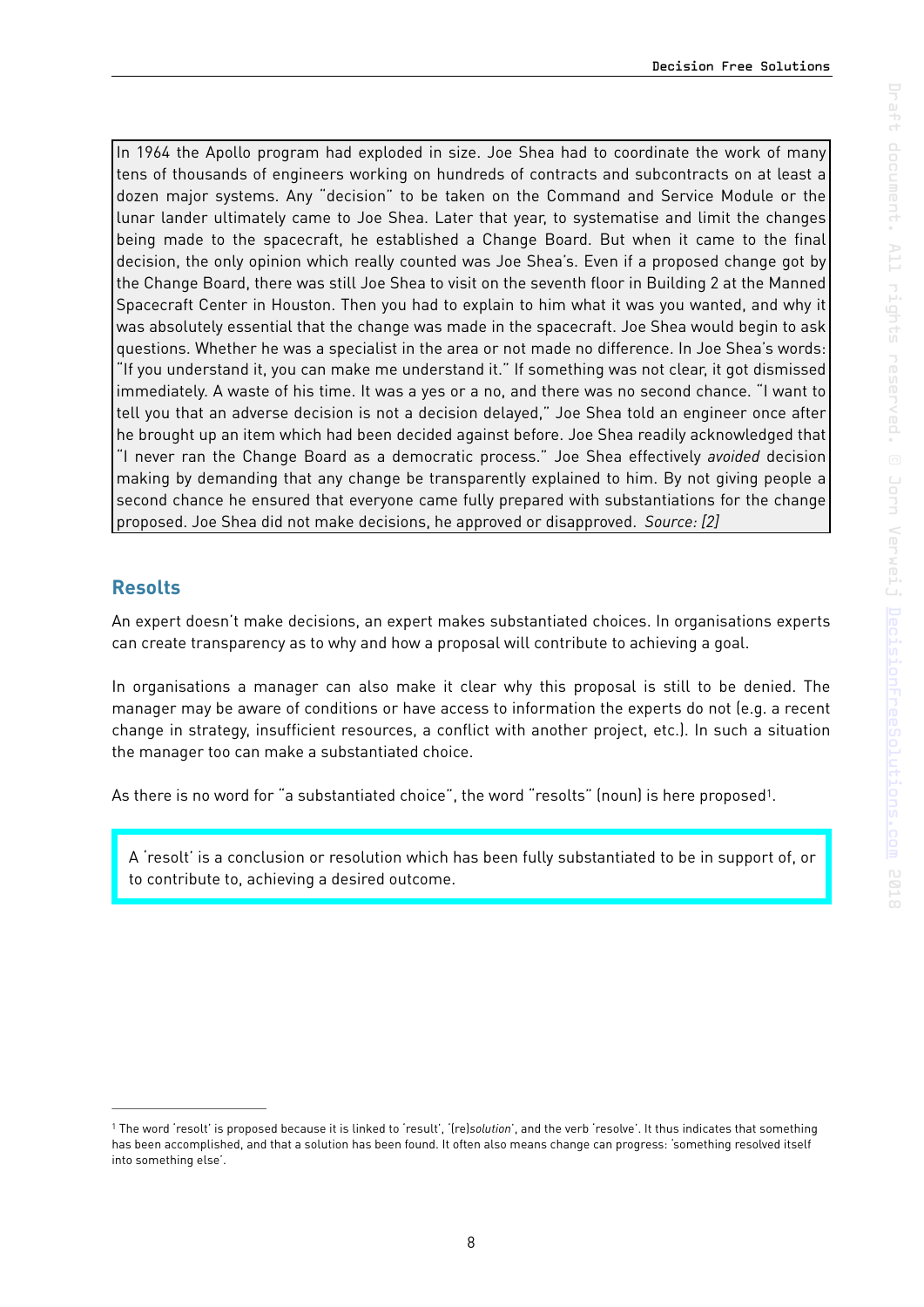James (Jim) Edwin Webb, a government official, served as the second administrator of NASA from February 1961 to October 1968, overseeing all the critical first manned launches from the beginning of the Kennedy administration until just before the first manned Apollo flight. His role at NASA was indispensable. Many of the engineers of Apollo will tell that of all the people who got the United States to the Moon Jim Webb was among the most important. Kenneth Kleinknecht, Director of Flight Operations, said that "Webb was the greatest thing that ever happened to NASA." Webb never tried to make technical decisions, but he would sometimes override them for nontechnical reasons. One such instance occurred in 1963, when Webb cancelled a seventh Mercury flight, which was to be a three-day manned mission orbiting Earth. The engineers weren't very happy about it. But Webb explained that if the flight would be successful, it wouldn't really change anything. However, if, at that point in time of the Apollo program, there would be a failure that could not be recovered, it might stop the manned space program altogether. According to Ken Kleinknecht, one of the unhappy engineers, Webb was a hundred percent right. Nobody argued with Webb's substantiation. A prime example of a resolt. *Source: [2]*

## <span id="page-8-0"></span>**When decisions cannot be avoided**

#### <span id="page-8-1"></span>**Reasons why decisions cannot always be avoided**

There can be several reasons why decisions cannot be avoided:

- There is no desired outcome, or a desired outcome is not defined in a transparent and unambiguous way (so it becomes impossible to substantiate why something should be done)
- There is no expert available to substantiate a choice:
	- ‣ The expert/expertise for a particular situation does not exist
	- ‣ The expert/expertise for a particular situation is not available
	- ‣ There is no time to identify/involve/obtain substantiations from an expert
	- ‣ A particular situation is too complex and requiring near instantaneous action (e.g. in an operating room)
- An expert fails to transparently substantiate his/her choice (so somebody still has to make a decision)
- Something can simply not be known (e.g. weather at future date) and assumptions a type of decision — have to be made

That not all decisions can be avoided is a reality for almost everybody working to achieve an outcome. By identifying decisions, however, the associated risk can be identified and managed.

#### <span id="page-8-2"></span>**Who is to make decisions?**

<span id="page-8-4"></span>Experts, as will be explained in the next chapter, minimise risk through a combination of perceptiveness and experience. In situations where insufficient information is available for an expert to avoid a decision, the expert generally still is the one best situated to either formulate assumptions on which to base a decision, or to simply ask for a personal "hunch"[2](#page-8-3).

<span id="page-8-3"></span><sup>&</sup>lt;sup>[2](#page-8-4)</sup> See also the section "A quide to trusting feelings" in the chapter "Predicting future behaviour".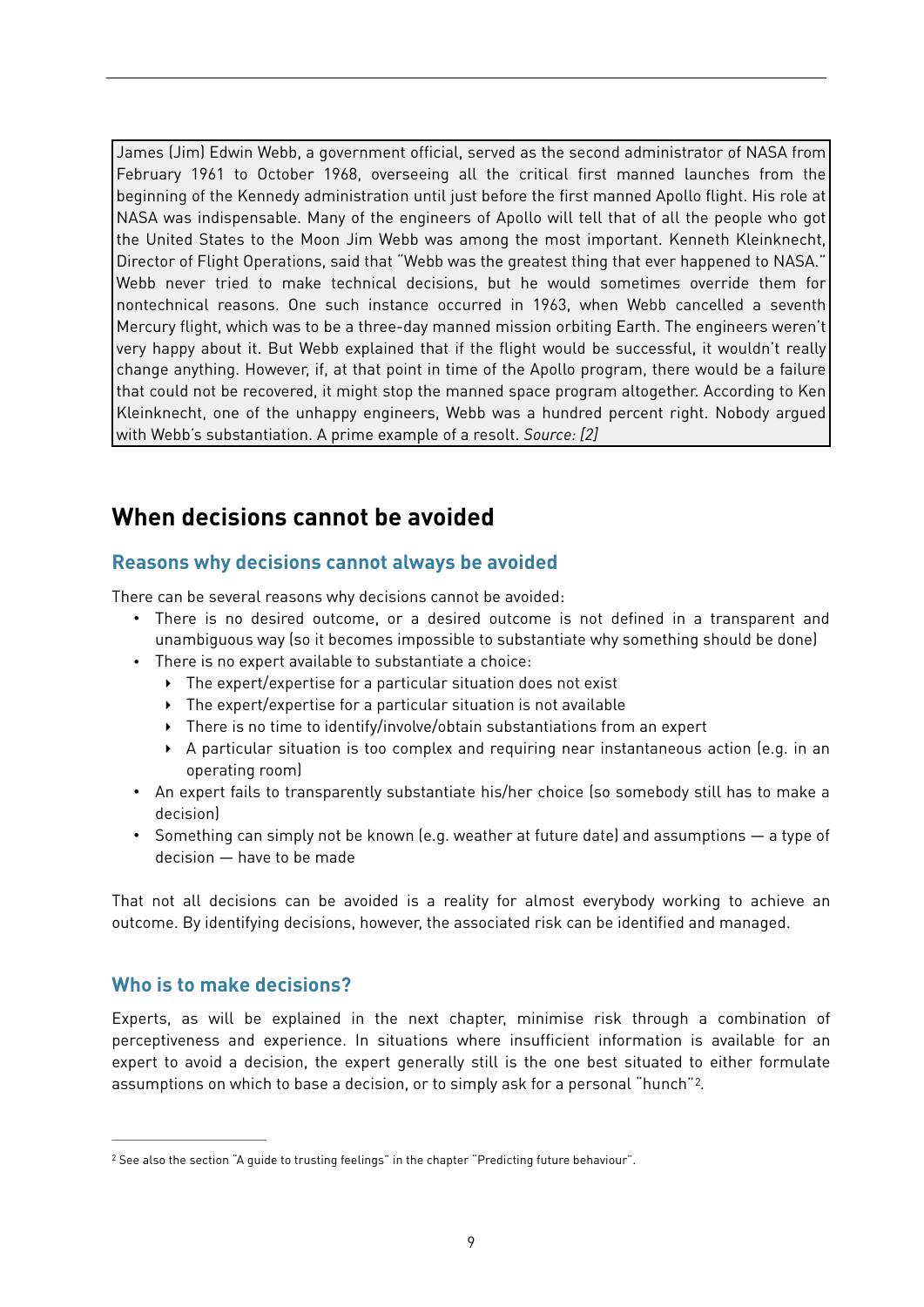When a decision cannot be avoided most organisations have an established hierarchy which makes it clear where the responsibility to make the decision lies. Often this person is not the expert, and thus not the person most suited to make the decision. The challenge is to establish the culture in which the one with the most expertise will not only speak out, but will also be listened to, even in absence of clear substantiations.

Atul Gawande, author or the excellent "The Checklist Manifesto; How to get things right" (2010), is a surgeon who sought to minimise risk in a situation of great complexity and pressure: the operating room. The checklist, as he clearly demonstrated, is an exciting and powerful tool which can achieve remarkable and measurable results practically overnight. Including "unlocking" the expertise of all team members, as investigators at the John Hopkins hospital found. When nurses were given a chance to say their names and mention concerns at the beginning of a case, they were more likely to note problems and offer solutions. The investigators labelled it the "activation phenomenon". Giving people a chance to say something at the start seemed to activate their sense of participation and responsibility and their willingness to speak up. After three months the number of team members reporting that they "functioned as a well-coordinated team" went from 68 to 92 percent. As the author discovered in his own operation room, designing a checklist takes expertise. Even simple checks can be ambiguous, and a checklist can quickly become too long and a distraction. When the checklist is not designed well, and or not specifically for the task at hand, the checklist becomes a tool of "control", steering and directing a team along a (winding) path rather than making them alert and utilise their expertise. A checklist is thus at risk of being, or becoming, a collection of decisions increasing risk. *Source: [3]*

# <span id="page-9-0"></span>**The profound consequences of clarifying "decision"**

Starting from the dictionary definition of a "decision", followed by applying logic and analysis of (the context of) making a decision, a decision has now been clarified to be "a choice not substantiated to contribute to achieving a desired outcome".

This clarification results in a paradigm shift. One can now see the world through different glasses and start to identify risks where before they could not (but were no less real).

From the clarified definition directly follows that in order to minimise risks:

- *Aims must be clear and transparent, understood by all alike*. Without well understood aims, choices *cannot* be substantiated to achieve them, and every choice automatically becomes a decision. (The definition of the desired outcome is the first step of DICE).
- *Experts must be identified based on the relevance of their expertise in relation to the aim.* Without relevant expertise choices cannot be *substantiated* to help achieving the aim. (The identification of the expert is the second step of DICE).
- *Experts must substantiate choices in a transparent way.* Without transparency others (e.g. managers) are forced to give the substantiation "careful thought", and the resulting conclusion will be a decision. (The clarification of the expert's choice is the third step of DICE).
- *Contracts and protocols etc. are decisions and to be treated as potential risks.* Contracts and protocols etc. are decisions, as they were written up without the current aim in mind (a substantiation they will contribute to the current aim is lacking).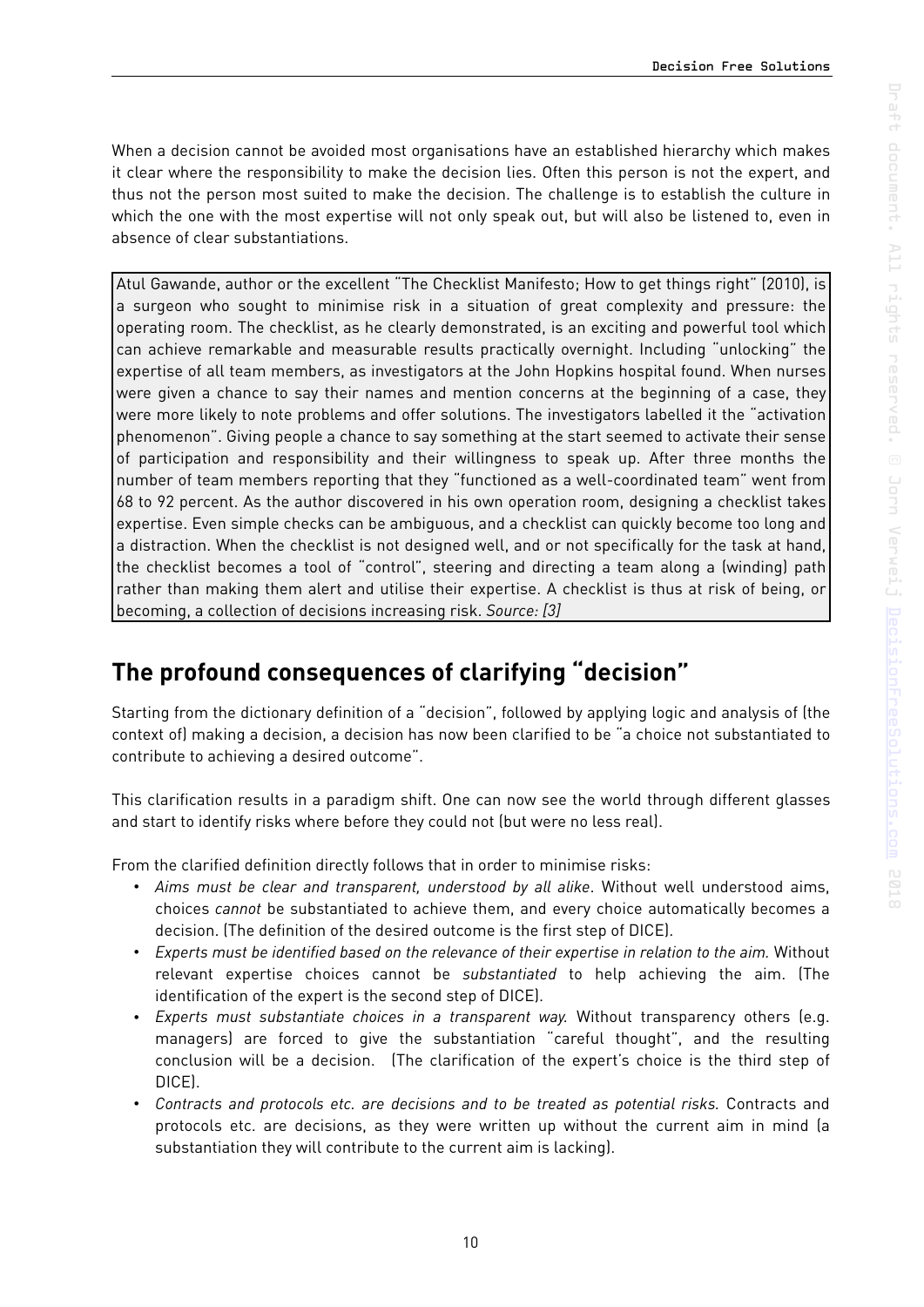• Any form of directing or instructing (managing) the expert that is without substantiation must be avoided. As this restricts the use of the experts' expertise, and consequently increases risk.

## <span id="page-10-0"></span>**Three types of decision making**

Based on the above, three types of decision making have been identified which all, potentially, increase risk:

- 1. Decision making (unsubstantiated choices)
- 2. Past decision making (choices made without considering the present aim, e.g. contracts, protocols, checklists)
- 3. Precursor to decision making (when something is insufficiently substantiated, causing the non-expert to start thinking)

## <span id="page-10-1"></span>**Right and wrong decisions**

In the context of Risk Minimisation there are, technically, no right or wrong decisions. Every decision is an unsubstantiated choice which increases risk. This unsubstantiated choice may turn out to be "right" (contributing to achieving a desired outcome) or it may turn out to be "wrong".

This is, to a degree, semantics. But the distinction becomes somewhat more meaningful in the context of "making a lot of right decisions". Is this person an expert, making substantiated choices, or simply very lucky?

The Apollo's spacecraft consisted of three parts, among which the conical Command Module. The Command Module was a cabin that housed a crew of three and equipment needed for re-entry into Earth's atmosphere and subsequent splashdown, landing the module by parachute in the ocean. The typical conical, "semi-ballistic" or "gumdrop-shaped" Command Module with its rounded edges had several advantages over a sharp-edged cone. It had a low center of gravity and a widefootprint which made tipping unlikely. It allowed for a tail-first re-entry into the atmosphere, so that no complicated "flip" would be required before releasing the parachute. The blunt rounded shape contributes in creating a shock-wave that insulates the craft, helping to keep it sufficiently cool. Having said all that, the rounded corners of the Command Module were not arrived at through sharp analysis. Far from it. The original shape of the Command Module was identical to that of the sharp-edged cones as used with the spacecraft programs of Gemini and Mercury. The diameter of the bottom of the spacecraft was, logically, to be the same as the diameter of the third and last stage of the carrier rocket. Caldwell Johnson, one of the designers responsible for the design of the Apollo Spacecraft, explained that the bottom of the module measured 160 inches. Until they learned that the diameter of the third stage of the carrier rocket had been reduced to154 inches. "We said, 'Jesus Christ, now we can't leave this sonofabitch hanging out over the edge like that, and we can't change the mold lines, because that'll cut in on the interior space.' So we said to each other, 'Let's just round the corners, nobody'll ever know the difference." An example of a decision which turned out to be the right one, but not quite a substantiated choice. *Source: [2]*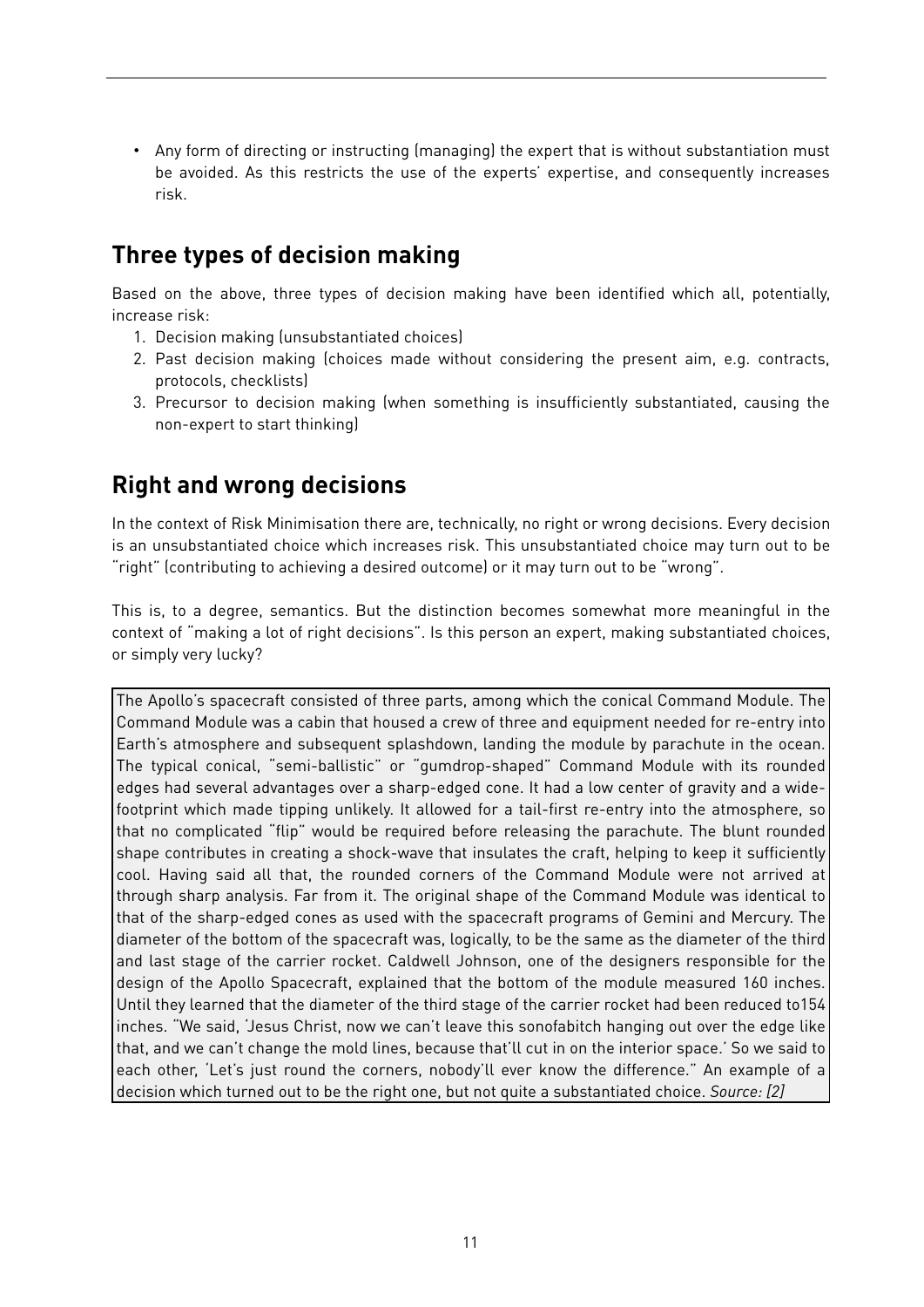# <span id="page-11-0"></span>**Appendix**

#### <span id="page-11-1"></span>**Why is there a decision making industry if decisions need to be avoided?**

If decision making is to be avoided, then what is an entire industry of researchers, consultancy firms, gurus and book publishers working on "making better and smarter decisions" doing? What is it they are promoting? What is it they are failing to see?

A first observation to be made is that this entire industry exists precisely *because* decision making increases risk. "Making decisions is the most important job of any executive. It's also the toughest and the riskiest." [20] Entire companies have failed as a result of someone making a single decision. The ongoing barrage of new insights and tips and tools on how to make better or smarter decisions is one big acknowledgement of "decision making" posing a serious threat to organisations.

The starting point of this industry is that almost all organisations are hierarchical and know so called "hierarchical decision making". In hierarchical decision making decisions are made by people not on the basis of expertise, but on the basis of formal positions of authority. In environments which are increasingly dynamic and complex, and where wrong decisions can have devastating impacts, this not only increases risk — extra costs, delays, or even failing to achieve the desired outcome — but also causes the experts in the organisation plenty of frustration.

Hierarchical decision making is an anachronism. Historically a team leader or head of an organisation operated in a fairly stable environment of moderate complexity. More often than today this person was for all extents and purposes an expert. "Management" made substantiated choices, and when decisions did get made  $-$  and risk was increased  $-$  they did so in a world that was more forgiving.

Today, for most organisations, hierarchical decision making is an outdated and deleterious construct. Managers typically manage specialists in many disciplines and are no longer the expert themselves. In these circumstances hierarchical decision making *forces* managers into increasing risk. They lack the time and the know-how to do anything else but make decisions. Nobody expects that they are able to substantiate how each choice they are forced to make will contribute to achieving a desired outcome. It is *impossible*. Tragically but predictably the knee jerk response to this increased risk is to enter a vicious circle of more management, exerting more control, further restricting the use of expertise, and inevitably resulting in more decision making. What it achieves: a waste of resources, a demotivated workforce, and only more risk.

For the decision making industry, however, hierarchical decision making is still the starting point. Having rightfully assumed that most organisations ask certain individuals to routinely make decisions, the industry also recognises that to expect them to routinely make "the right decisions" would, indeed, be asking for the impossible. But rather than to identify and hone in on a lack of expertise as the prime reason for making poor decisions, their explanation for decisions increasing risk is related to the workings of the human brain.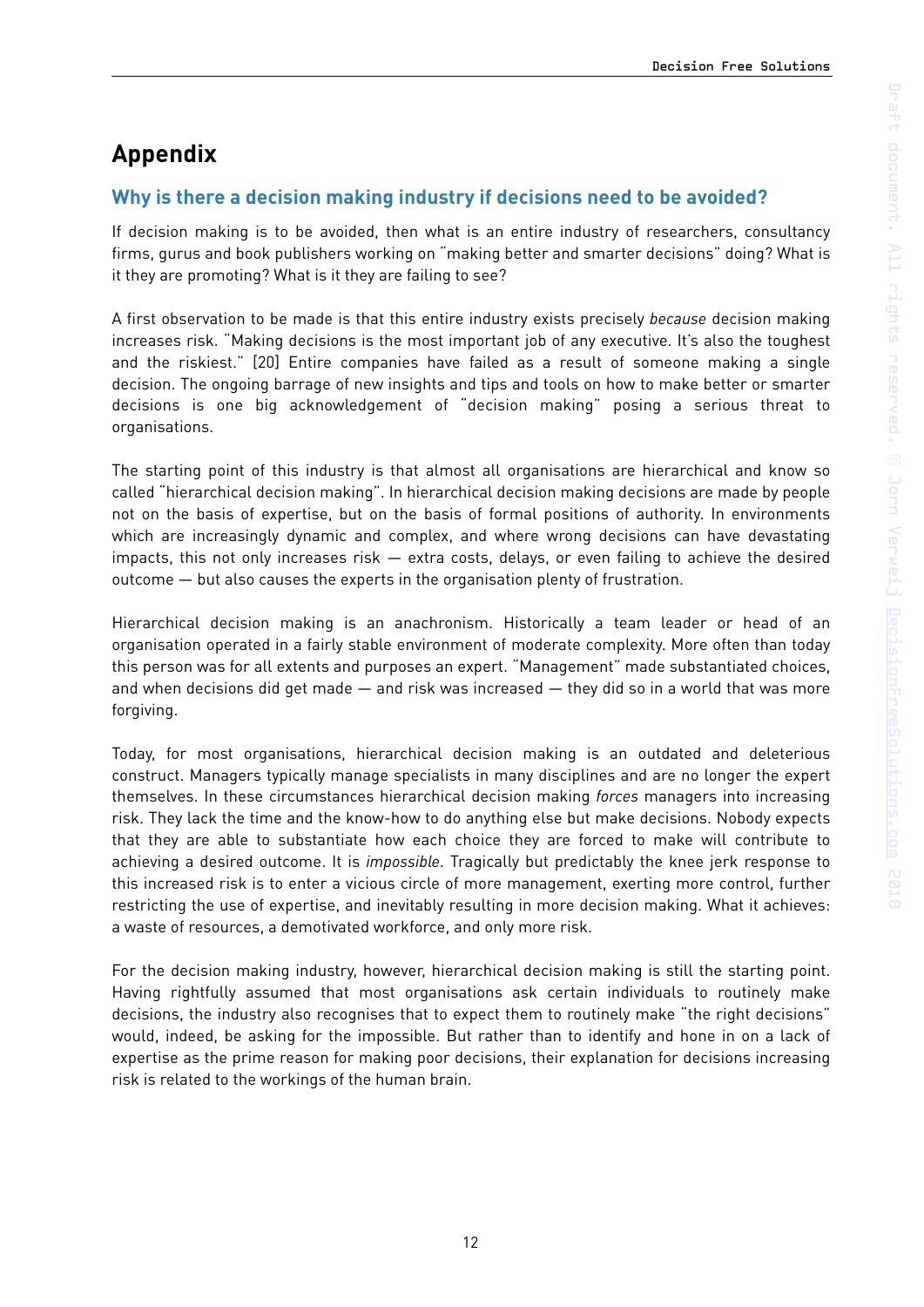<span id="page-12-1"></span>The human brain — in absence of omniscience — makes use of a long list of *biases* to make sense of the world around us. These biases or "traps"<sup>[3](#page-12-0)</sup> are at work also when asked to make a decision. What is more, even knowing theses biases exist is of little practical help. Humans are incapable of recognising their own biases: the errors we make are *intuitive* [22]. All of which makes us totally helpless when it comes to decision making.

When choices are to be made by a certain position in the hierarchy (and *not* by the one to whom the context of the choice is most transparent), then each choice will automatically become a decision and increase risk. The approach the decision-making industry takes to this situation is to try to improve upon a fundamentally flawed concept (and *not* to find alternative ways to run organisations). The industry's approach is akin to recognising that crossing a motorway is extremely dangerous, and that it should be done really carefully. The industry then provides advice, tools and methods to help you understand what "careful" means and to cross as carefully as you can — not how to find other and safer ways to get to the other side.

A few examples of such approaches — all taken from articles published in the Harvard Business Review — are the following: a 12-question checklist intended to "unearth and neutralise defects" in a team's thinking that proposes a certain action [22], seven strategies to help managers recognise and learn from near misses [23], three things to do to break a culture unable to take decisive action [24], mastering "the three C's" of decision making to arrive at the "much more productive decisionmaking approach of inquiry" [25], the assignment of clear roles to clarify decision accountability using "RAPID" [26], counteracting the pull of unconscious and unethical biases through "auditing your decisions", "exposing yourself to non-stereotypical environments" and "considering counterintuitive options" [27], a four step systematic analysis of decision making in your organisation which includes the institutionalisation of "decision tools and assistance" [28], and the identification of and safeguarding against three "red-flag conditions" that promote errors of judgement in the decision-making process [29].

Some of these approaches recognise the need to collect data or involve some level of expertise in the process, but none suggest to treat the resulting decision as a risk that can be managed, and none consider alternatives to decision making in running an organisation to begin with.

<span id="page-12-0"></span><sup>&</sup>lt;sup>3</sup>To name a few "traps" (from [21]): anchoring, status-quo, sunk-cost, confirming-evidence, framing, estimating and forecasting Obligatory reading in this respect is Daniel Kahneman's "Thinking fast and slow", 2011 [20].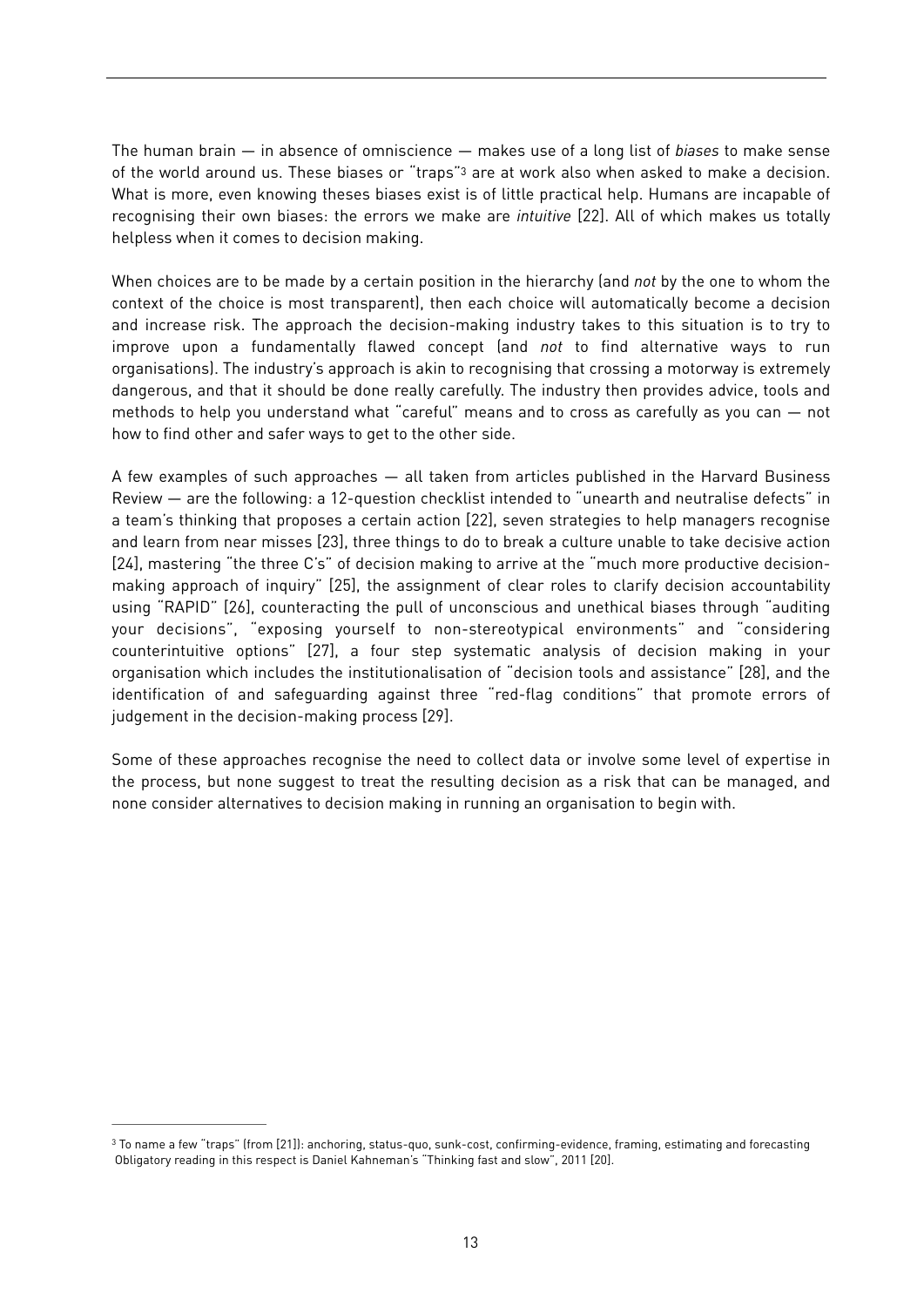### <span id="page-13-0"></span>**References**

[1] Kashiwagi, D.: Information Measurement Theory with the "Kashiwagi Story", 2016

[2] Bly Cox, C., Murray, C.: Apollo, 2004

[3] Gawanda, A.: The Checklist Manifesto, Metropolitan Books of Henry Holt and Company LLC, 2009

[4] Lewis, M.: Moneyball, 2003

[5] Lewis, M.: The Undoing Project, 2017

[6] Kotter, J.P: Leading Change, 1996 (first edition)

[7] Kotter, J.P., Cohen, D.S.: The Heart of Change; Real-life stories of how people change their organisations, 2002 (first edition)

[8] Kotter, J.P.: 8 steps to accelerate change, 2017 (e-book)

[9] Pfeffer, J., Sutton, R.I.: Hard facts, dangerous half-truths & total nonsense; Profiting from evidence-based management, 2006

[10] Bowles, S.: When economic incentives backfire, Harvard Busisness Review, March 2009, <https://hbr.org/2009/03/when-economic-incentives-backfire>

[11] Womack, J.P., Jones, D.T.: Lean thinking; Banish waste and create wealth in your corporation, 2003

[12] Kashiwagi, D.: Best Value Approach 2016, 2016

[13] Kashiwagi, D.: How to know everything without knowing anything vol 2., 2018

[14] van de Rijt, J., Santema, S.: Prestatieinkoop; Met Best Value naar succesvolle projecten, 2013

[15] van de Rijt, J., Witteveen, W.: Best Value werkt, 2014

[16] van de Rijt, J., Witteveen, W., Santema, S.: Best Value stroomt, 2016

[17] Kashiwagi, I.: A Global Study on ICT Project Performance, JAPIV, 2018.

[18] Sharot, T.: The Influential Mind, 2017

[19] Robertson, B. J.: Holacracy; The revolutionary management system that abolishes hierarchy, 2015

[20] Hammond, J.S., Keeney, R.L., Raiffa, H.: The hidden traps in decision making, Harvard Business Review (R0601K), 2006 (first published 1998)

[21] Kahneman, D.: Thinking, fast and slow, 2011

[22] Kahneman, D., Lovallo, D., Sibony O.: Before you make that big decision..., Harvard Business Review (R1106B), 2011

[23] Tinsley, C.H., Dillon, R.L., Madsen, P.M.: How to avoid catastrophe, Harvard Business Review (R1104G), 2011

[24] Charan, R.: Conquering a culture of indecision, Harvard Business Review (R0601J), 2001

[25] Garvin, D.A., Roberto, M.A.: What you don't know about making decisions, Harvard Business Review (R0108G), 2001

[26] Rogers, P., Blenko, M.: Who has the D?, Harvard Business Review (R0601D), 2006

[27] Banaji, M.R., Bazerman, M.H., Chugh, D.: How (un)ethical are you?, Harvard Business Review (R0312D), 2003

[28] Davenport, T.H.: Make better decisions, Harvard Business Review (R0911L), 2009

[29] Campbell, A., Whitehead, J., Finkelstein, S.: Why good leaders make bad decisions, Harvard Business Review (R0902D), 2009